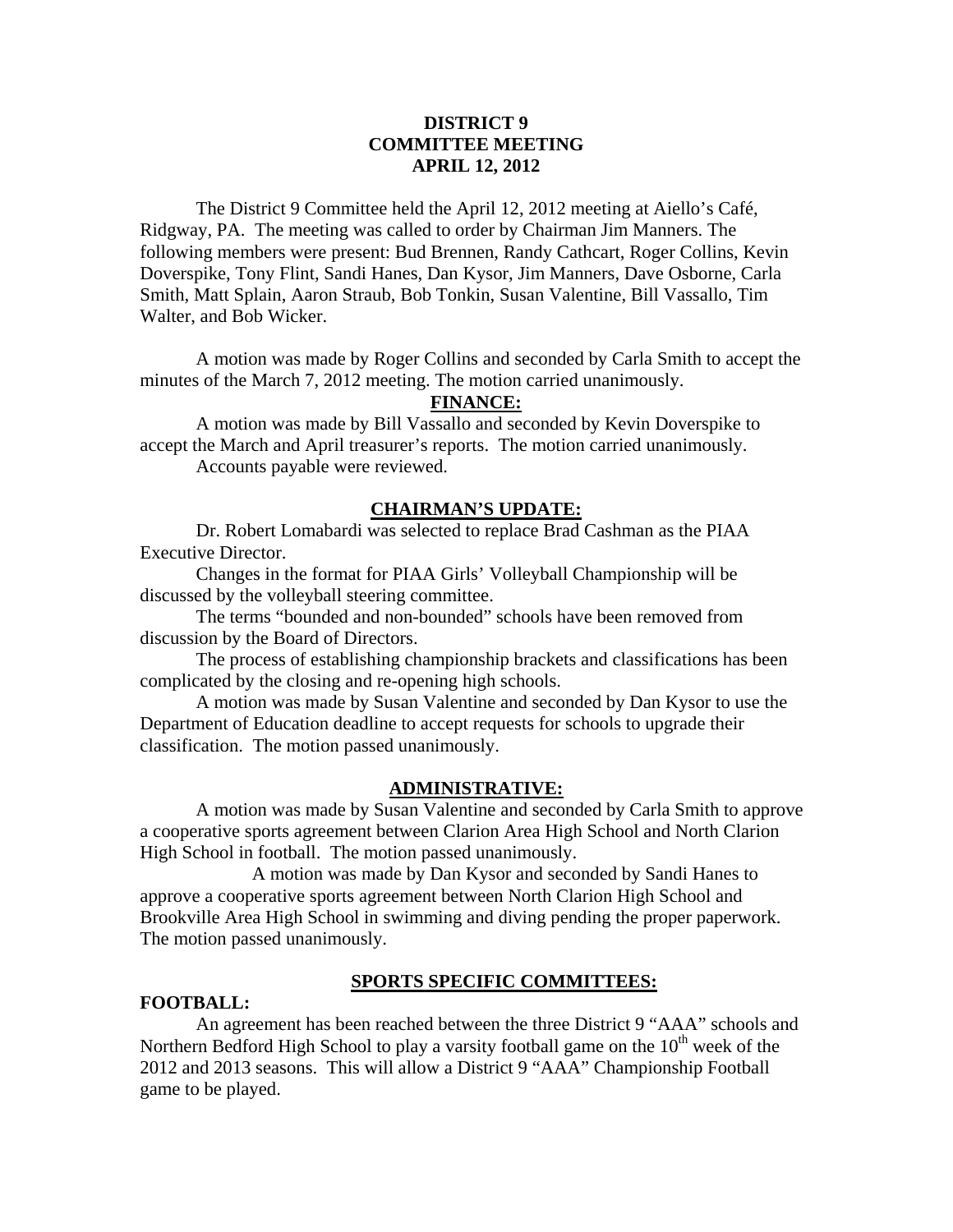#### **CHEERLEADING:**

A motion was made by Sandi Hanes and seconded by Bud Brennen to sponsor a District 9 Competitive Cheerleading Championship. The motion carried by a 16 to 1 vote. Randy Cathcart casted the negative vote.

 More information will be provided at the June district committee meeting. **BASKETBALL:** 

Two items were brought to the basketball committee concerning the 2011 – 2012 District 9 Basketball Tournament: use the power rating system to establish seeding for the basketball championships and the participation by charter school.

## **VOLLEYBALL – BOYS:**

District 9 will host a regional tournament between District 6, 8, 9 and 10. The contest will most likely be held at Dubois Area High School.

#### **WRESTLING:**

 There is the possibility to establish a "AAA" qualifying tournament which would include the District 4 "AAA" schools and the five District 9 teams. More information will be provided through emails with the District 9 "AAA" school and the district committee. There will be more discussion at the June meeting.

A motion was made by Dave Osborne and seconded by Bill Vassallo to adjourn. The motion carried unanimously. The meeting adjourned at 3:00 PM.

## **RE-ORGANIZATION MEETING:**

At the District 9 re-organization meeting the following were elected as officers for the 2012 -2013 school year:

| Chairman -                       | Jim Manners  |
|----------------------------------|--------------|
| Vice-chairman -                  | Aaron Straub |
| Secretary/treasurer - Bob Tonkin |              |

## **ANNUAL PRINCIPALS' MEETING:**

The following were the topics discussed at the principals' meeting by members of the district committee. Mr. Bradley Cashman updated the administrators in attendance on current PIAA matters.

 Competitive cheerleading as a PIAA sponsored sport. Consolidation of the twelve PIAA districts into eight districts. Classification of private and public schools. (Charter schools) Sportsmanship award. Audit committee. Transfers and forms to be completed and when schools do not need to submit transfer forms. Make-up of the PIAA Board of Directors. Reasons to change the annual banquet to a luncheon meeting. Championship brackets for the 2012 – 2014 years. Various recommendations of the Sports Medicine Committee including 5 days "no pad" period in football prior to the first day of practice.